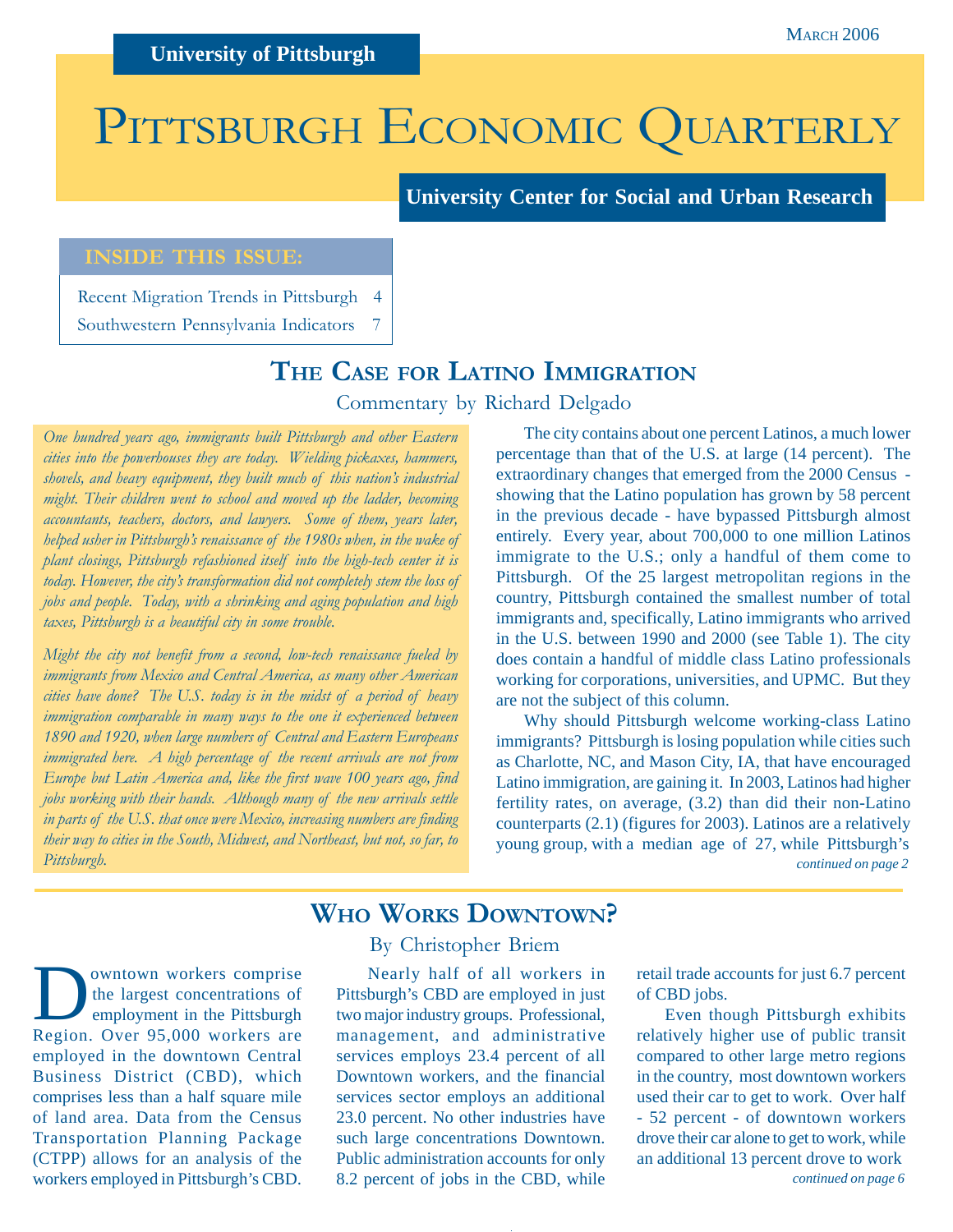# **THE CASE FOR LATINO IMMIGRATION (CONT.)**

#### *continued from page 1*

median age, near 40, makes it one of the oldest cities in the nation.

Pittsburgh has acres of parks and gardens offering opportunities in landscaping and gardening, sectors of the economy where many of the new arrivals have found work. It also boasts a large stock of fine older homes needing repair and remodeling. struggle of these immigrants appealing, recalling stories of immigrant grandparents who worked in the mines and mills in the city's early years.

Latino workers are an important part of industries such as drywall installers (where they make up 27 percent of the workforce nationwide), gardeners and landscape workers (26



Construction is another industry where many of the new arrivals have found employment.

A vibrant low-tech sector, fueled by immigrants, can complement strengths in computers, law, business, medicine, higher education, and finance from which the city has long benefited.

Indeed these two sectors, high and low tech, can synergize each other, as the lower cost of services that immigrants would bring makes relocation here more attractive to corporations, at the same time that the high-tech sector eases the immigrants' path by providing them with services, education for their children, computer labs for the schools, and eventually the higher echelon jobs they will fill as they move up.

The immigrants would be a good cultural fit for Pittsburgh. Latino culture is, by and large, pious, law abiding, and hard working. Latinos have relatively high labor force participation rates, with many workers holding multiple jobs.

The scrappy, underdog quality of Pittsburgh might well find the upward percent), cement workers (22 percent), maids and housekeepers (22 percent), construction workers (20 percent), restaurant workers (20 percent), and factory workers (13 percent).

Would immigrants be a drain on public services, add to crime, or displace local workers? Like most newcomers, they could use a helping hand in finding their first job and apartment. But immigrants consume fewer social services than the average citizen while contributing more than their share through taxes. Latinos are also, on the whole, a law abiding group, with an imprisonment rate very near the national average, despite their youth.

Within about 10 years, one fourth of the U.S. population will retire and begin drawing Social Security. That system currently features about 3.3 workers supporting one retiree; by 2031, the figure will be 2.1 workers for each retiree. But the U.S. population is growing slowly and the working population even more so. If our national pension system is to survive, the country will need new workers, just as it will need caretakers to staff retirement homes and other establishments for the elderly.

Would the new workers compete with people already here for jobs? No, the new worker, in many cases, would bring skills that are in short supply and so displaces no one. In time, many may open small businesses—a restaurant, gardening service, or auto repair shop. Some may sell art work or play in a band. Their children may attend the local community college and take jobs higher up the ladder such as teacher, social worker, or lab technician. They may change the neighborhoods in which they settle, just as Pittsburgh's Beechview neighborhood, where a number of new Latino residents live, is changing now.

Charlotte, NC, and other cities are finding that Latinos are effectively reusing spaces that have been abandoned and developing new areas or reclaiming older ones. In Charlotte, a deteriorating strip mall along Central Avenue has been acquiring new life as a site of vendors offering lunch foods, fruits, and clothing. As an architecture professor at a nearby university put it, "People are using (the spaces) as a kind of public plaza, reminiscent of the traditional kinds of plazas you find in towns in Mexico."

Where could we learn how to welcome Latinos to Pittsburgh? We could tap the experience of cities like Memphis, TN, or Raleigh, NC, that have enjoyed heavy Latino immigration, or look to the program that Governor Tom Vilak of Iowa announced to stem population loss and target new immigrants. We could look to Charlotte, where recent immigration from Latin America totaled 42,125 between 1990 and 2000, 18 times the number of Latin Americans moving into the Pittsburgh region over the same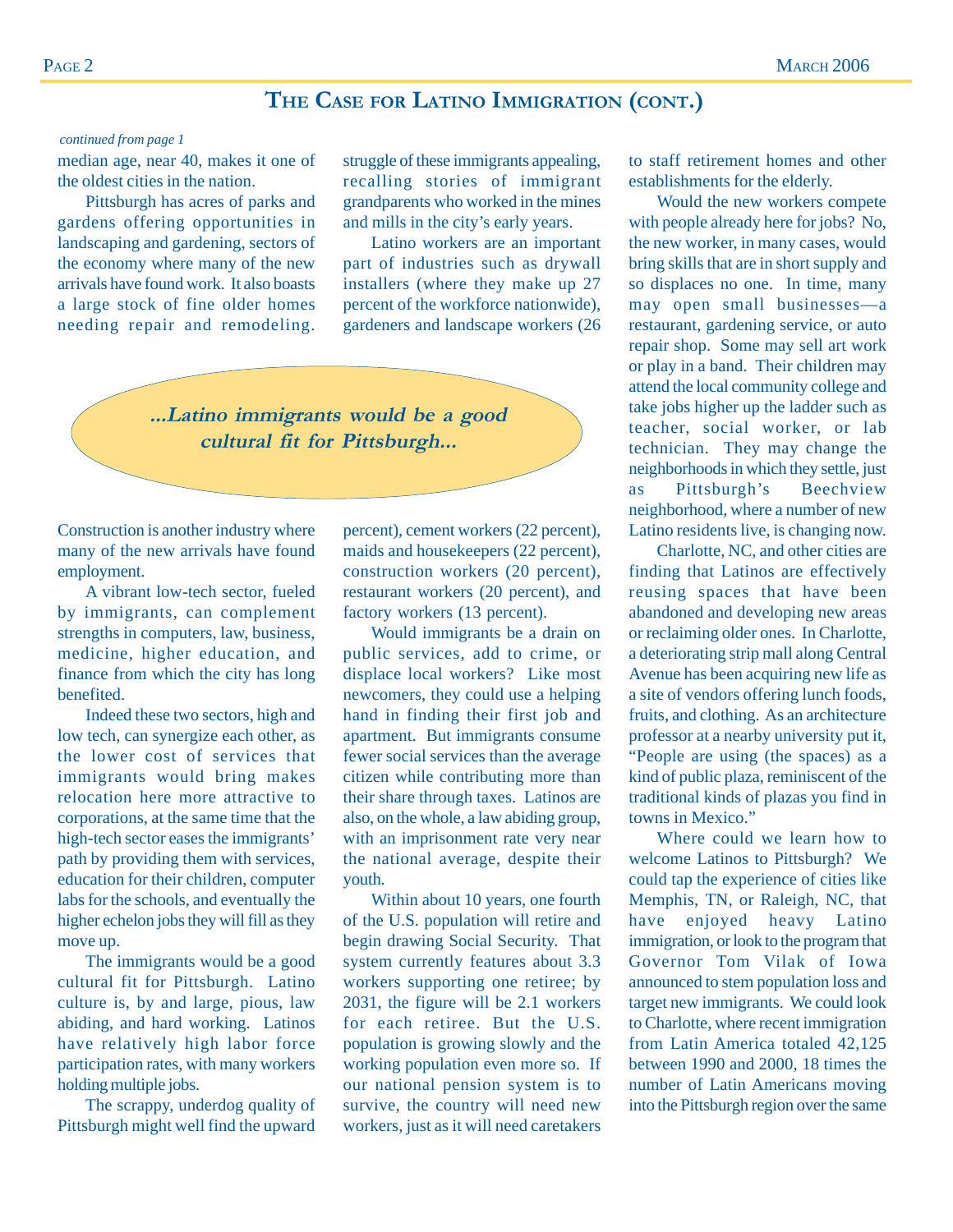years. Charlotte is pleased with the "strong culture of entrepreneur-ship" the newcomers are bringing. We could also look to the experience of other receiving states, including Arkansas, Georgia, Minnesota, and Alabama.

A new book, "Beyond the Gateway," features case studies of cities that have welcomed Latino immigrants and spells out some of the steps taken to ease their adjustment.

Will they come? Immigration is a push-pull proposition. Immigrants go where the local economy needs them and employers make overtures. But they also leave their home countries

because of poverty and political instability. If a region such as Pittsburgh is enjoying only a middling economy but wants immigrants for their vitality, culture, and work ethic and the economy of the sending countries is poor, as it is right now they will come because, even accounting for the risk and inconvenience, they expect to do better here than they did back home.

With a little effort, Pittsburgh ten years from now can look subtly different. The mixture of faces, the children you see in the newly growing schools, the languages you hear on the sidewalk and stores, the variety of restaurants competing for your patronage will be different and richer. A few years later, the community colleges will see a new infusion of Latino students, then CMU and Pitt and Penn State. Would this not be an objective worth promoting?

*Richard Delgado is University Distinguished Professor of Law and Derrick Bell Fellow at the University of Pittsburgh School of Law. He can be reached at: delgado@law.pitt.edu*

#### **Table 1. Immigration from Latin America, 2000, 25 Largest MSAs**

|                                                                                                                                     |                                             | <b>Total</b> |             | <b>Foreign Born Population</b> | <b>Year of entry 1990-2000</b><br><b>Born</b> in Latin |
|-------------------------------------------------------------------------------------------------------------------------------------|---------------------------------------------|--------------|-------------|--------------------------------|--------------------------------------------------------|
|                                                                                                                                     | <b>Metropolitan Ststistical Area (2000)</b> | Population   | Total       | <b>All Regions</b>             | America*                                               |
| $\mathbf{1}$                                                                                                                        | New York-Northern New Jersey-Long Island    | 21,199,865   | 5, 182, 255 | 2,127,480                      | 1,058,572                                              |
| $\overline{2}$                                                                                                                      | Los Angeles-Riverside-Orange County         | 16,373,645   | 5,067,615   | 1,775,428                      | 1,120,195                                              |
| 3                                                                                                                                   | Chicago-Gary-Kenosha                        | 9,157,540    | 1,466,940   | 653,061                        | 333,690                                                |
| $\overline{4}$                                                                                                                      | Washington-Baltimore                        | 7,608,070    | 980,621     | 457,020                        | 171,586                                                |
| 5                                                                                                                                   | San Francisco-Oakland-San Jose              | 7,039,362    | 1,902,304   | 777,479                        | 284,815                                                |
| 6                                                                                                                                   | Philadelphia-Wilmington-Atlantic City       | 6,188,463    | 433,919     | 182,597                        | 51,116                                                 |
| 7                                                                                                                                   | Boston-Worcester-Lawrence                   | 5,819,101    | 721,060     | 301,086                        | 111,144                                                |
| 8                                                                                                                                   | Detroit-Ann Arbor-Flint                     | 5,456,428    | 383,970     | 169,039                        | 24,163                                                 |
| $\overline{9}$                                                                                                                      | Dallas-Fort Worth                           | 5,221,801    | 784,642     | 430,888                        | 306,676                                                |
| 10                                                                                                                                  | Houston-Galveston-Brazoria                  | 4,669,571    | 895,944     | 432,965                        | 305,981                                                |
| 11                                                                                                                                  | Atlanta                                     | 4,112,198    | 423,105     | 256,563                        | 138,618                                                |
| 12                                                                                                                                  | Miami-Fort Lauderdale                       | 3,876,380    | 1,558,152   | 583,919                        | 514,838                                                |
| 13                                                                                                                                  | Seattle-Tacoma-Bremerton                    | 3,554,760    | 414,355     | 188,311                        | 37,394                                                 |
| 14                                                                                                                                  | Phoenix-Mesa                                | 3,251,876    | 457,483     | 245,003                        | 192,125                                                |
| 15                                                                                                                                  | Minneapolis-St. Paul                        | 2,968,806    | 210,344     | 116,717                        | 32,433                                                 |
| 16                                                                                                                                  | Cleveland-Akron                             | 2,945,831    | 135,397     | 48,642                         | 6,599                                                  |
| 17                                                                                                                                  | San Diego                                   | 2,813,833    | 606,254     | 215,502                        | 115,117                                                |
| 18                                                                                                                                  | St. Louis                                   | 2,603,607    | 80,945      | 41,073                         | 6,409                                                  |
| 19                                                                                                                                  | Denver-Boulder-Greeley                      | 2,581,506    | 277,127     | 156,150                        | 100,911                                                |
| 20                                                                                                                                  | San Juan-Caguas-Arecibo                     | 2,450,292    | 97,866      | 41,394                         | 38,381                                                 |
| 21                                                                                                                                  | Tampa-St. Petersburg-Clearwater             | 2,395,997    | 233,907     | 89,972                         | 46,435                                                 |
| 22                                                                                                                                  | Pittsburgh                                  | 2,358,695    | 62,286      | 24,938                         | 2,377                                                  |
| 23                                                                                                                                  | Portland-Salem                              | 2,265,223    | 248,068     | 131,723                        | 62,351                                                 |
| 24                                                                                                                                  | Cincinnati-Hamilton                         | 1,979,202    | 51,236      | 25,345                         | 4,955                                                  |
| 25                                                                                                                                  | Sacramento-Yolo                             | 1,796,857    | 260,111     | 113,445                        | 37,238                                                 |
| *Latin America defined as: Caribbean, Central America including Mexico and South America<br>Source: U.S. Census Bureau, Census 2000 |                                             |              |             |                                |                                                        |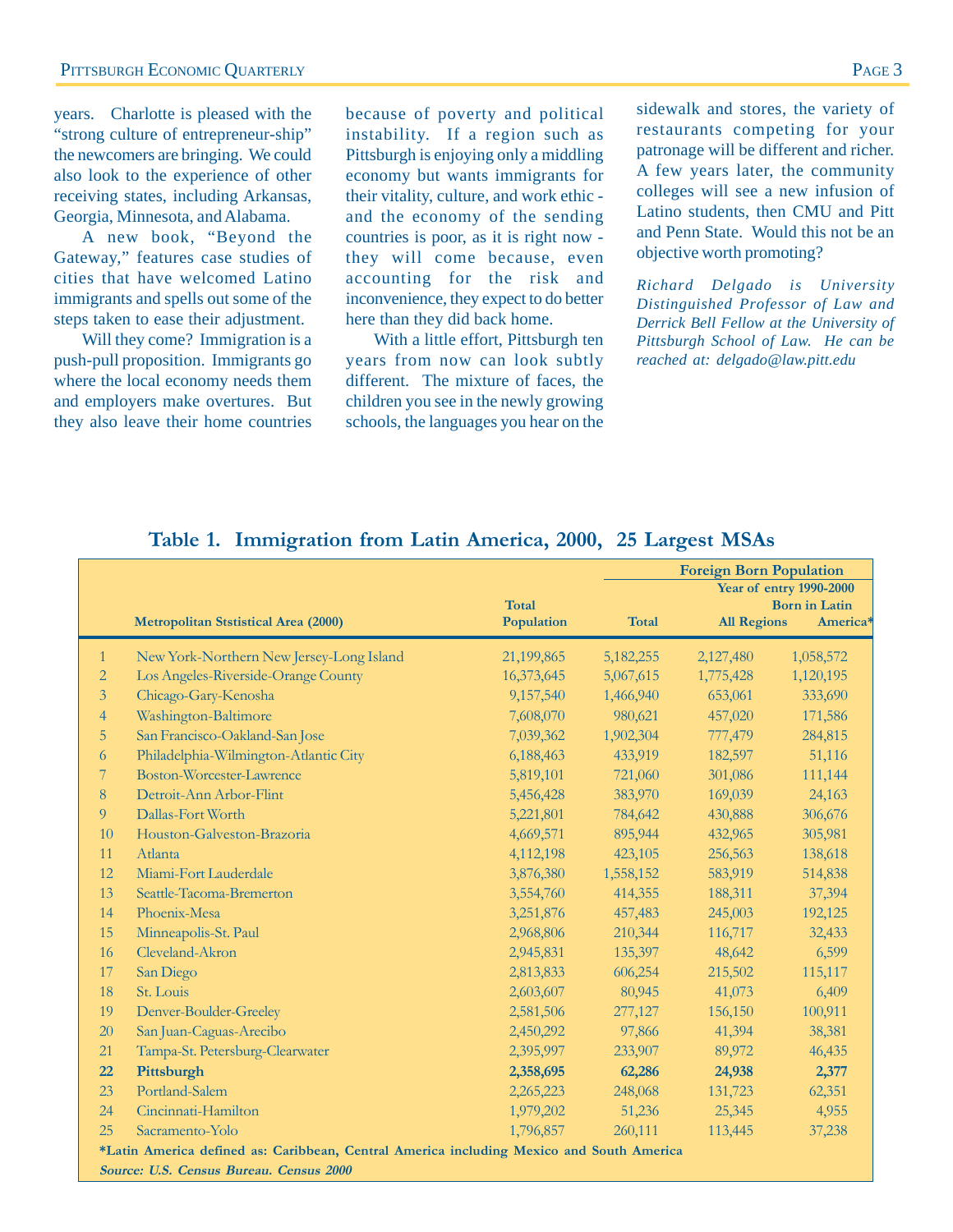# **RECENT MIGRATION TRENDS IN PITTSBURGH: JULY 1, 2003 THROUGH JULY 1, 2004**

**M**igration of population<br>continues to play an<br>tronds for the Bitteburgh Posion Most continues to play an important role in population trends for the Pittsburgh Region. Most recent data compiled by the Internal Revenue Service (IRS) shows that the region loses more people through out-

migration than it attracts each year. Between July 1, 2003 and July 1, 2004 statistics compiled from IRS data show that 54,264 residents of the Pittsburgh Metropolitan Statistical Area (MSA) moved out of the region while 46,321

moved into the region during the same period. This represents data for the current definition of the Pittsburgh MSA which includes seven counties: Allegheny, Armstrong, Beaver, Butler, Fayette, Washington and Westmoreland. This accounts for a population By Christopher Briem

loss of 7,943 stemming from net migration during the year.

Trends in population migration can be analyzed using data provided by the IRS. The IRS tracks migration through the Social Security numbers used on tax filings. When an individual with a

given Social Security number files taxes from a different county than the year before, they and those they include as exemptions on their tax forms are considered **...Pittsburgh MSA suffers net population loss. The largest population loss from Pittsburgh is to the Tampa-St. Petersburg-Clearwater Region...**

> IRS data captures most migration of the working age population and their dependents, but will not account for those who do not file IRS tax returns in consecutive years. Elderly, low income, international immigrants, and students are all groups that are less

migrants. Thus, the

likely to be captured by IRS migration data. The IRS estimates these data capture over 80 percent of the total population in most regions. The MSAlevel data presented here is compiled from the County-to-County Migration flows dataset provided by the IRS.

The top destinations of Pittsburghregion out-migrants are large, nearby metropolitan regions, including Philadelphia, Washington, DC, and New York (see Table 1). Those same regions are also the origination of most migrants moving into the Pittsburgh region (see Table 1). The Youngstown-Warren-Boardman Region of Ohio and Mercer County, PA, is the fourth highest destination and source of migration for the Pittsburgh Region, reflecting, in part, the close proximity between the Pittsburgh and Youngstown MSAs.

The Tampa-St. Petersburg-Clearwater Region in Florida has the largest net loss of population from

## **Figure 1. Migration of Population Between Allegheny County and Remainder of Pittsburgh MSA - July 1, 2003 through July 1, 2004**

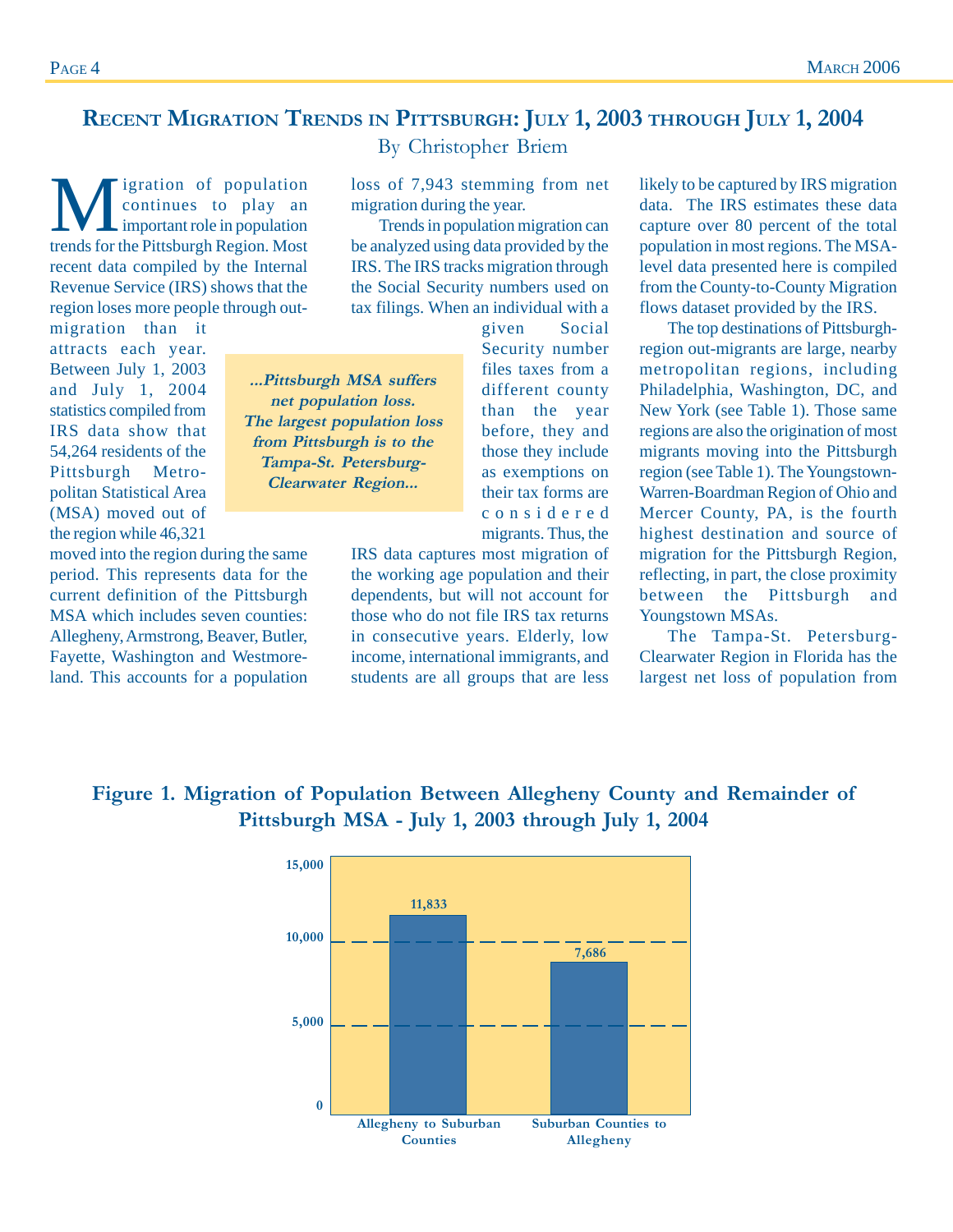Pittsburgh (see Table 2). Between July 1, 2003 and July 1, 2004, 545 more people moved to the Tampa MSA from Pittsburgh than moved from Tampa to the Pittsburgh MSA.

Many of the regions with the largest net loss of population from migration are in the south and west. For some of them, such as the Orlando, Phoenix, and Cape Coral (FL) MSAs, this may reflect the concentration of retiree migration to those destinations, along with the migration of working age migrants and their dependents.

There is also a continuing net migration from the core of the Pittsburgh Region - Allegheny County - to suburban counties within the region (see Figure 1). Between July 1, 2003 and July 1, 2004, 11,833 people moved from Allegheny County to one of the 6 suburban counties within the MSA, while only 7,686 moved into Allegheny County from the suburban counties. The net loss of 4,147 people from Allegheny County is a result of the continued suburbanization of residential population taking place in the Pittsburgh region, as it is in almost all regions of the nation.

*Christopher Briem is a researcher at the University Center for Social and Urban Research and can be reached at: cbriem@pitt.edu*

# **Table 1. Top Ten Destinations and Sources of Pittsburgh Migration**

|                | <b>LEAVING PITTSBURGH</b>                          |       |
|----------------|----------------------------------------------------|-------|
| $\mathbf{1}$   | Philadelphia-Camden-Wilmington, PA-NJ-DE-MD        | 1,338 |
| $\overline{2}$ | Washington-Arlington-Alexandria, DC-VA-MD-WV       | 1,336 |
| $\overline{3}$ | New York-Northern New Jersey-Long Island, NY-NJ-PA | 1,070 |
| $\overline{4}$ | Youngstown-Warren-Boardman, OH-PA                  | 858   |
| 5              | Tampa-St. Petersburg-Clearwater, FL                | 797   |
| 6              | Miami-Fort Lauderdale-Miami Beach, FL              | 632   |
| 7              | Baltimore-Towson, MD                               | 537   |
| 8              | Orlando, FL                                        | 518   |
| 9              | Phoenix-Mesa-Scottsdale, AZ                        | 514   |
| 10             | Cleveland-Elyria-Mentor, OH                        | 508   |
|                |                                                    |       |
|                | <b>MOVING TO PITTSBURGH</b>                        |       |
| $\mathbf{1}$   | New York-Northern New Jersey-Long Island, NY-NJ-PA | 1,015 |
| $\overline{2}$ | Philadelphia-Camden-Wilmington, PA-NJ-DE-MD        | 944   |
| $\mathfrak{Z}$ | Washington-Arlington-Alexandria, DC-VA-MD-WV       | 815   |
| $\overline{4}$ | Youngstown-Warren-Boardman, OH-PA                  | 740   |
| 5              | Erie, PA                                           | 607   |
| 6              | Cleveland-Elyria-Mentor, OH                        | 521   |
| 7              | Miami-Fort Lauderdale-Miami Beach, FL              | 469   |
| 8              | Columbus, OH                                       | 434   |
| 9              | Johnstown, PA                                      | 406   |

## **Table 2. Largest Population Loss in Pittsburgh from Net Migration, by MSAs, July 1, 2003 through July 1,**

|                |                                              | $In-$<br>Mig | Out-  | Total<br>Mig Net Mig |
|----------------|----------------------------------------------|--------------|-------|----------------------|
|                |                                              |              |       |                      |
| $\mathbf{1}$   | Tampa-St. Petersburg-Clearwater, FL          | 252          | 797   | $-545$               |
| $\overline{2}$ | Washington-Arlington-Alexandria, DC-VA-MD-WV | 815          | 1,336 | $-521$               |
| $\overline{3}$ | Philadelphia-Camden-Wilmington, PA-NJ-DE-MD  | 944          | 1,338 | $-394$               |
| $\overline{4}$ | Orlando, FL                                  | 136          | 518   | $-382$               |
| 5              | Phoenix-Mesa-Scottsdale, AZ                  | 176          | 514   | $-338$               |
| 6              | Charlotte-Gastonia-Concord, NC-SC            | 114          | 400   | $-286$               |
| 7              | Baltimore-Towson, MD                         | 296          | 537   | $-241$               |
| 8              | Cape Coral-Fort Myers, FL                    | 41           | 227   | $-186$               |
| 9              | Atlanta-Sandy Springs-Marietta, GA           | 233          | 416   | $-183$               |
| 10             | Sarasota-Bradenton-Venice, FL                | 49           | 228   | $-179$               |
| 11             | Miami-Fort Lauderdale-Miami Beach, FL        | 469          | 632   | $-163$               |
| 12             | Raleigh-Cary, NC                             | 74           | 233   | $-159$               |
| 13             | Jacksonville, FL                             | 41           | 189   | $-148$               |
| 14             | Las Vegas-Paradise, NV                       | 135          | 277   | $-142$               |
| 15             | Los Angeles-Long Beach-Santa Ana, CA         | 372          | 506   | $-134$               |
| 16             | Youngstown-Warren-Boardman, OH-PA            | 740          | 858   | $-118$               |
| 17             | Myrtle Beach-Conway-North Myrtle Beach, SC   | 20           | 135   | $-115$               |
| 18             | Akron, OH                                    | 170          | 276   | $-106$               |
| 19             | Weirton-Steubenville, WV-OH                  | 302          | 406   | $-104$               |
| 20             | San Diego-Carlsbad-San Marcos, CA            | 177          | 278   | $-101$               |
|                |                                              |              |       |                      |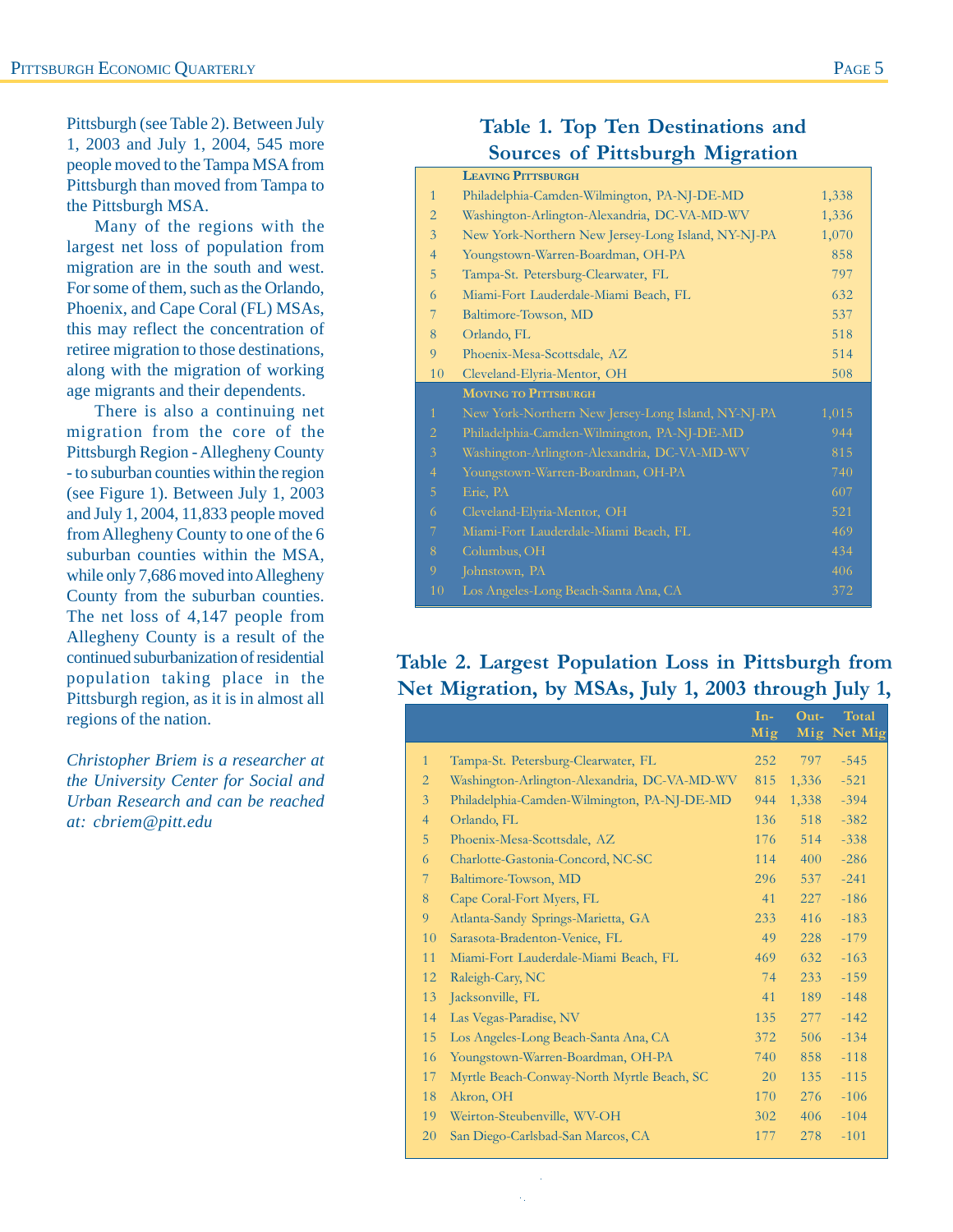## **WHO WORKS DOWNTOWN? (CONT.)**

#### *continued from page 1*

work as part of a car pool. One-third of workers in the CBD used mass transit to get to work.

Downtown has a higher concentration of higher paying jobs than either the City of Pittsburgh as a whole or Allegheny County. 11.7 percent of jobs located in the CBD had earnings in excess of \$75,000 per year in 1999, compared to 8.5 percent for the City of Pittsburgh and 7.7 percent for Allegheny County. Downtown also had a higher percentage of workers earning in the next highest income bracket (between \$50,000 and \$74,999) than either the City or County.

Notes on the data presented here: Data are drawn from data compiled by the Census Bureau and distributed via its Census Transportation Planning Package (CTPP). The CTPP is a special tabulation of data based on the decennial Census long form questionnaire that was answered by 1 out of every 6 households in the United States. This special tabulation differs from most decennial Census data, which reports on workers by place of residence regardless of where workers are employed. The CTPP recompiles Census data to show the characteristics of workers in a particular geographic area regardless of where they reside.

These data look at the jobs located specifically in Downtown Pittsburgh as bounded by Census tract 201 in Allegheny County and covers what is considered the Central Business District or Golden Triangle neighborhood only and does not include employment in other neighborhoods on the periphery of Downtown, including the North Shore, Bluff, or the South Side.

Note that the CTPP is expected to cover most but not all workers in a given area. The Census Bureau estimates that the CTPP covers

|                                                                      | Workers | Percent        |
|----------------------------------------------------------------------|---------|----------------|
| Agriculture, forestry, mining                                        | 155     | 0.2            |
| Construction                                                         | 3,605   | 3.8            |
| Manufacturing                                                        | 5,660   | 5.9            |
| Wholesale trade                                                      | 1,330   | 1.4            |
| Retail trade                                                         | 6,385   | 6.7            |
| Transportation, warehousing, utilities                               | 3,685   | 3.9            |
| Information                                                          | 5,730   | 6              |
| Finance, insurance, real estate                                      | 22,015  | 23             |
| Professional, management, administrative services                    | 22,340  | 23.4           |
| Educational, health and social services                              | 7,150   | 7.5            |
| Entertainment, accommodations, food services                         | 5,600   | 5.9            |
| Other services (except public)                                       | 3,815   | $\overline{4}$ |
| Public administration                                                | 7,840   | 8.2            |
| Armed forces                                                         | 235     | 0.2            |
| Total                                                                | 95,550  | 100            |
| Source: Census Bureau. Census Transportation Planning Package (CTPP) |         |                |

#### **Downtown Workers by Industry**

approximately 91-93 percent of the number of jobs counted by payroll data establishment inventories. One source for the workers not captured by the CTPP data is the additional jobs held by multiple jobholders. If a worker held two jobs, only data about the primary job is recorded in most Census data. People who regularly worked in several locations during the reference week were requested to give the address at which they began work each day.

*Christopher Briem is a researcher at the University Center for Social and Urban Research and can be reached at: cbriem@pitt.edu*



**Means of Work for Downtown Workers-2000**

**Profiles of employment by place of work for all city neighborhoods are available on the UCSUR web page at the following address: http://www.ucsur.pitt.edu/CensusDataPage.htm**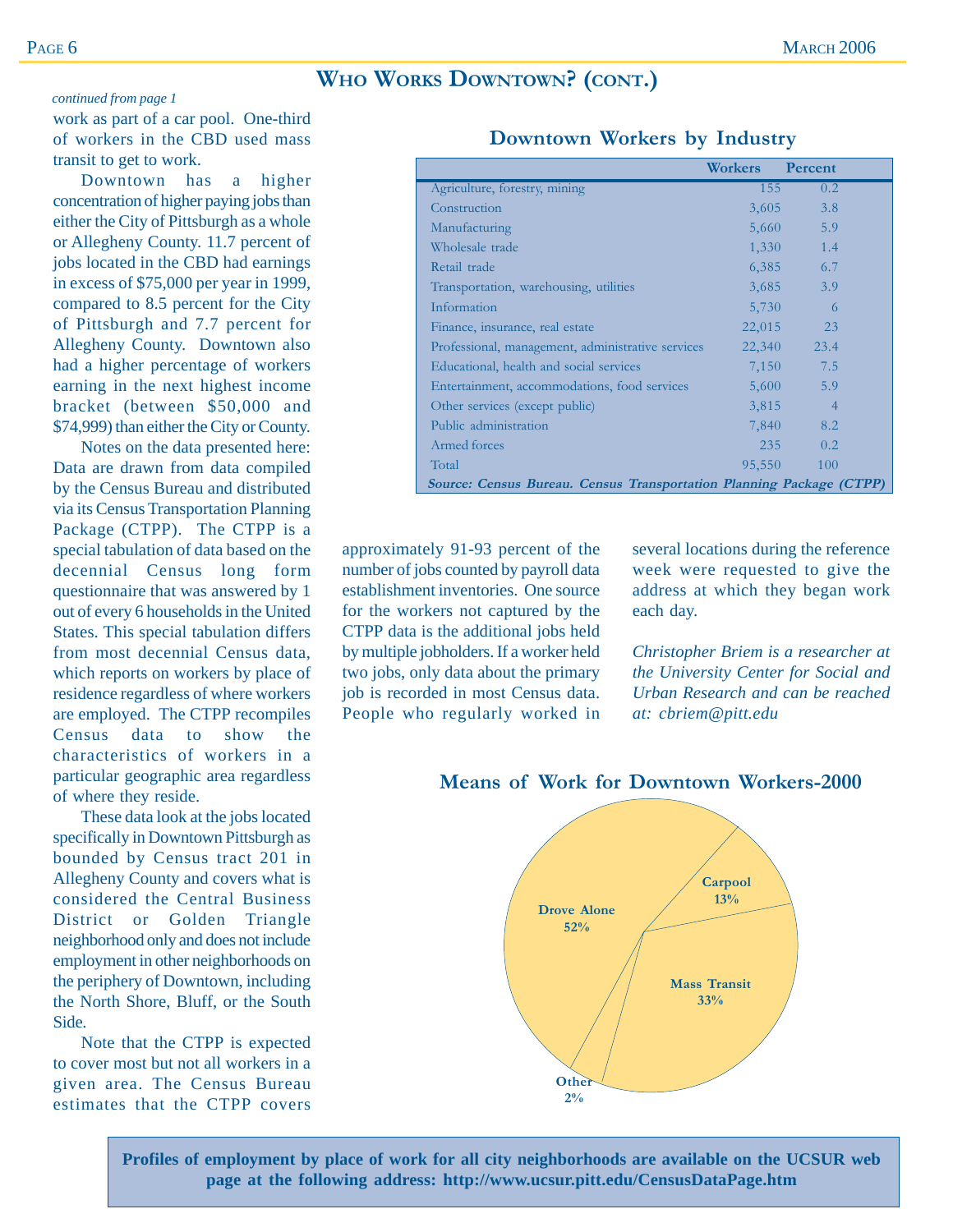# **The Southwestern Pennsylvania Regional Indicators Consortium**

*The Southwestern Pennsylvania Regional Indicators Consortium gathers critical information about our region to aid both the public and policymakers in key decisionmaking.*

The project is designed to bring together a broad set of stakeholders from across the region along with subject matter experts in many fields. The Indicators Consortium is complementary to, and shares many of the goals of, the Key National Indicators (KNII) program under the National Academies.

The Indicators Consortium has moved from feasibility study to organization and topic investigation to the publication of indicators, an 18 month effort that has involved dozens of people. The University Center for Social and Urban Research (UCSUR) provides a central role for the Indicators Consortium, by providing office space and serving as the administrator for the foundation grants that support the effort. UCSUR also will be taking an active role in the development of indicators in the arts, demographic information, and housing.

The Consortium is directed by a five member committee: John G. Craig Jr., retired editor of the Pittsburgh Post-Gazette; Dr. Bernard Goldstein, former dean of the University of Pittsburgh's Graduate School of Public Health; Dr. Granger Morgan, professor and head of Carnegie Mellon's Department of Engineering and Public Policy; Paul O'Neill, former Secretary of the Treasury and retired chairman of Alcoa; and Dr. Lauren Resnick, head of the University of Pittsburgh's Learning Research and Development Center.

By John Craig

Representatives of a wide range of community organizations and educational institutions make up the eight topic committees that are responsible for identifying regional indicators and recommending them for publication. A good indicator:

- Is easily understood by large numbers of people.
- Is viewed by these people to have utility in their day-to-day lives.
- Utilizes data that are readily obtainable at a reasonable cost.
- Is "actionable" whenever possible.

An actionable indicator is key. Information has the power to effect action even if it does not guarantee action will occur. The indicator project organizers do not have a particular social agenda but are galvanized by a general conclusion that the people of this region need better information and data, along with the proper tools to make it accessible.

As part of this, the project will be operated under guidelines that can be illustrated by the National Weather Service: Data will be updated and published as often as possible. The data have to be available in a common language and there has to be a substantial record.

Each indicator will not be limited to being a static measure of current conditions in the region but will include comparable benchmark data and historical data necessary to measure progress. The minimum when it comes to context are at least 10 years of data for each indicator and at least a half dozen other places or standards against which to "measure" Pittsburgh. This last emphasis on the incremental updating of indicators and the use of the mass media for the dissemination of information does not preclude comprehensive data analysis, the identification of trends, and annual reports, but is rooted in the conclusion that there is a relationship between timeliness and sustained public attention and perceptions of relevance.

The topic committees include: demographic information, economics, health, arts, government, environment, transportation, and housing. The topic committees operate independently of each other and determine the measures and standards for each topic.

Here is just one example of an important indicator for the region: a measure of road congestion. Travel congestion is an important policy consideration in the region, affecting both the quality of life and significant amounts of local infrastructure investment.The Texas Transportation Institute (TTI) assesses congestion for urban areas throughout the U.S. annually. Presented here is their measure of delay per traveler which is defined as the hours of extra travel time divided by the number of urban area peak period travelers. This is an annual measure indicating the sum of all the extra travel time that would occur during the year for the average traveler. Pittsburgh is estimated to have 12 hours of annual delay per peak traveler, less than a third of the 47 hours average for 85 urban areas. Nationwide, Los Angeles, San Francisco, Washington, and Atlanta commuters experience the most congestion.

This transportation indicator will be one of dozens of indicators to be published over the next 10 months, along with the project's web site and data by the topic committees.

*John Craig can be reached at: jcraig@ucsur.pitt.edu.*